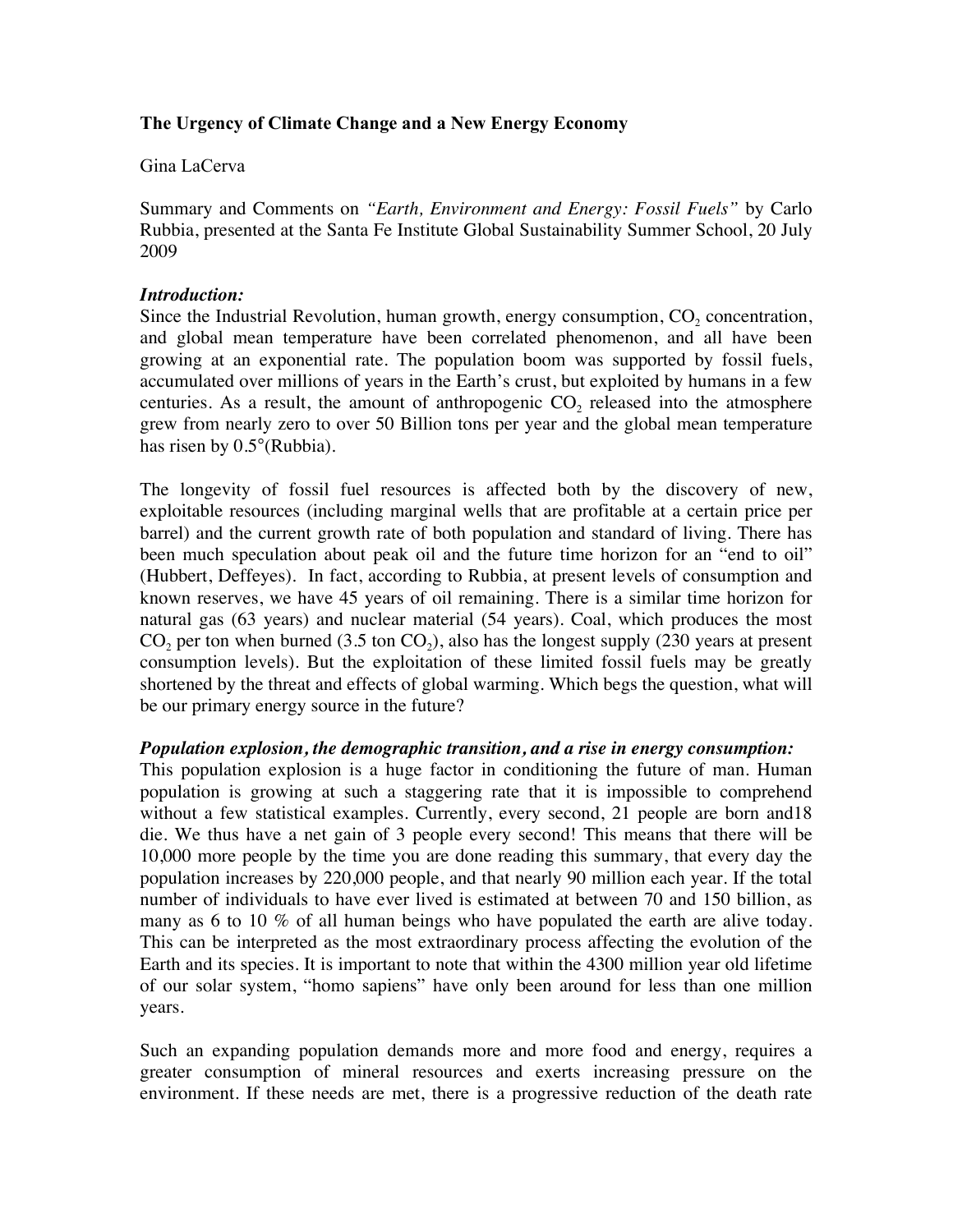followed by a rapid decrease in growth and a stabilization of population growth, as is seen in most OECD countries. This process is currently happening on a global scale and is accompanied by a general increase in economic growth and urbanization. Rubbia argues that the transition to a stable population in our modern, interconnected world will end within the 21st century.

Even as population has exploded (and the amount of energy use has increased as a result) the increases in standards of living means that each individual is using more and more energy. In the beginning of the  $19<sup>th</sup>$  century, the average power use per person was about 1kilowatt hour, about 10 times an individual's human power. Since 1850, energy usage has grown twice as fast as population, such that during the last 79 years, global population grew by 3.42 times but energy production increased by 11.7 times. By 2000, mankind consumed 14.5 terawatts per year, a pro capita amount equal to 2.3 tons of coal per person, or the amount of energy required to launch each human being into space (Rubbia).

In fact, there appears to be a huge correlation between energy usage and poverty. There are currently, 1.6 billion people (one quarter of the world's population) without electricity and 2.4 billion rely on traditional biomass as their principal energy source. Of the global population, about one half live in poverty and at least one fifth are severely under nourished. The rest live in comparative comfort and health, and Rubbia argues that the technologically advanced countries have the responsibility of helping the most needy countries.

#### *The Long Range Consequences of Growing CO2 Emissions:*

With the massive increases in energy consumption (and the current extreme rates of growth), the level of  $CO<sub>2</sub>$  emissions has risen dramatically. But where is this  $CO<sub>2</sub>$  going? Prior to anthropogenic changes, the Earth maintained a natural carbon cycle, which balanced sinks and sources of  $CO<sub>2</sub>$ . The atmosphere contains about 750 giga-tons of  $CO<sub>2</sub>$ (Gt). Vegetation and soils hold about 1580 Gt, and through primary production and natural land-use changes, exchange  $CO<sub>2</sub>$  with the atmosphere at an essentially equal rate. The Ocean and its systems (surface water, deep ocean, sediments, marine biota, and dissolved organic carbon) hold about  $6,000$  Gt and also cycle  $CO<sub>2</sub>$  through the atmosphere at an essential balanced rate. Fossil fuels, which are normally buried sinks of  $CO<sub>2</sub>$ , are estimated to contain 5000 Gt. We have disrupted the natural balanced carbon cycle by burning these fuels, contributing more than 30 Gt in just the past 40 years.

Given the immense increase of  $CO<sub>2</sub>$  emissions, (20 billion tons per year) we must understand how long it will stay in the atmosphere, behaving as a greenhouse gas and contributing to climate change. After 1,000 years 17-33% of the fossil, or human caused,  $CO<sub>2</sub>$  will remain, after 10,000 years 10–15% remains, and after 100,000 years, 7% remains. This means that the mean lifetime of fossil  $CO<sub>2</sub>$  is about 30–35 thousand years, akin to the lifetime of plutonium. This long life allows  $CO<sub>2</sub>$  to play a part in the life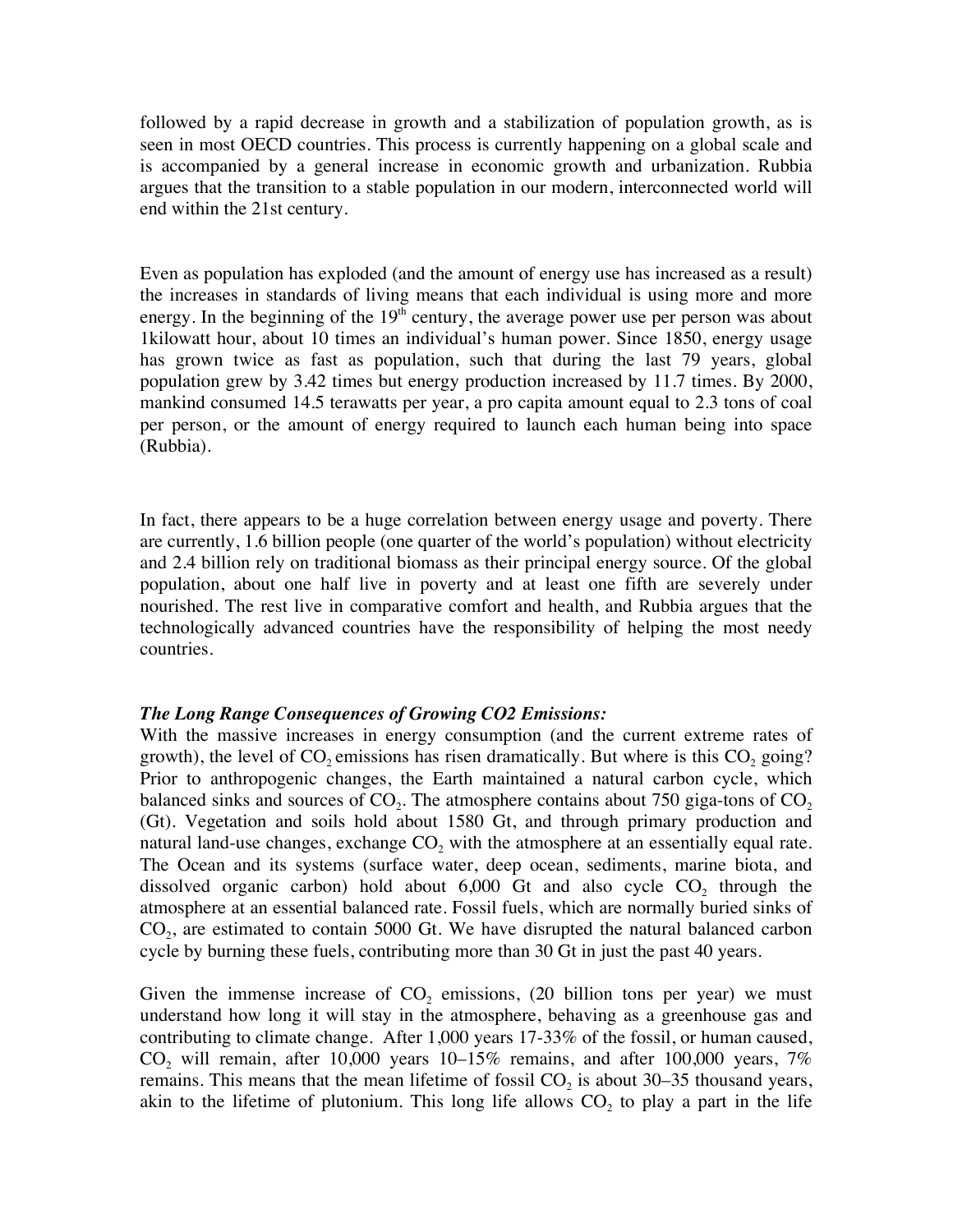cycles of major ice sheets, ocean methane clathrate deposits, and future glacial/interglacial periods. Even if we were to stop emitting  $CO<sub>2</sub>$  today, several millennia from now  $CO<sub>2</sub>$  concentrations would remain high enough to influence climate. Unfortunately, the time-lines that we use to discuss climate change solutions often is not beyond 300 years, unlike today's public perception of nuclear energy which is aware of the long-term waste issues. Our ignorance of the long tail of  $CO<sub>2</sub>$ , has contributed to the fact that we are essentially changing the planet forever, even though our species has been around a relatively short period of time (D. Meadows). Ultimately, Rubbia postulates, most of the CO<sub>2</sub> excess will have to be carbonized in the deep oceans, although this could have negative consequences, such as ocean acidification, nutrient depletion, marine organism death, and decreasing solubility as the ocean warms (J. Russell). Climate change is already having a dramatic affect on our planet. For example, the Upsala Glacier in Patagonia, visible in 1928 as a sheet of ice, is today a large lake.

Even as renewable and non-carbon technology is introduced, the immense amount of cheap coal readily available means that there will be the tendency to burn it for a long time. Moreover, certain processes can turn coal and oil shale into liquid fuels. For example, during WWII, Germany made massive amounts of gasoline from coal to replace the wartime shortage of petroleum. It is essential, Rubbia argues, that everyone in the world must stop burning coal if we are to have any hope of curbing our emissions. Unfortunately, some of the world's biggest economies rely on coal; it provides almost 50% of USA's and Germany's electric power, 70% of India's and 80% of China's. It is also a livelihood for billions of people, and can be seen as a secure, domestic energy source. The trade-off is that it produces twice the  $CO<sub>2</sub>$  emissions as natural gas.

Instead, he proposes, we need new energy sources and technologies to preserve the future of mankind.

#### *Geo-engineering: reconciling fossils and climate*

Given the enormous problems we face, many have proposed large scale, earth-wide solutions to climate change. For example, some proposed projects include emitting aerosols into the stratosphere, placing giant reflectors in orbit, ozone preservation with chemicals, cloud seeding, iron fertilization of sea, growing trees on a large scale, genetically modified crops, greening the deserts with vegetation, pumping liquid  $CO<sub>2</sub>$  into rocks or the deep seas. Many of these ideas are unrealistic at the first sight, for instance the proposal for huge reflectors in space, and there are many unknown consequences of tampering with Earth systems at this scale. At any rate, they point to the extreme difficulty in facing the consequences of climate change, and Rubbia believes we should foster serious debate on other, innovative ideas on the planetary scale. We are all connected, and as such we need to have crazy, large, unthinkable ideas.

One idea has been the proposal of clean coal sequestration  $(CSS)$ . In this process,  $CO<sub>2</sub>$  is injected into the earth or at the bottom of the ocean. It is a technique already used by the oil industry, but at the level of a few million tons per year. The cost is not insubstantial. Already \$3.4 Billion have been spent by USA to develop this technology, and similar incentives have been given by EECC and elsewhere. The idea is far from perfect. Many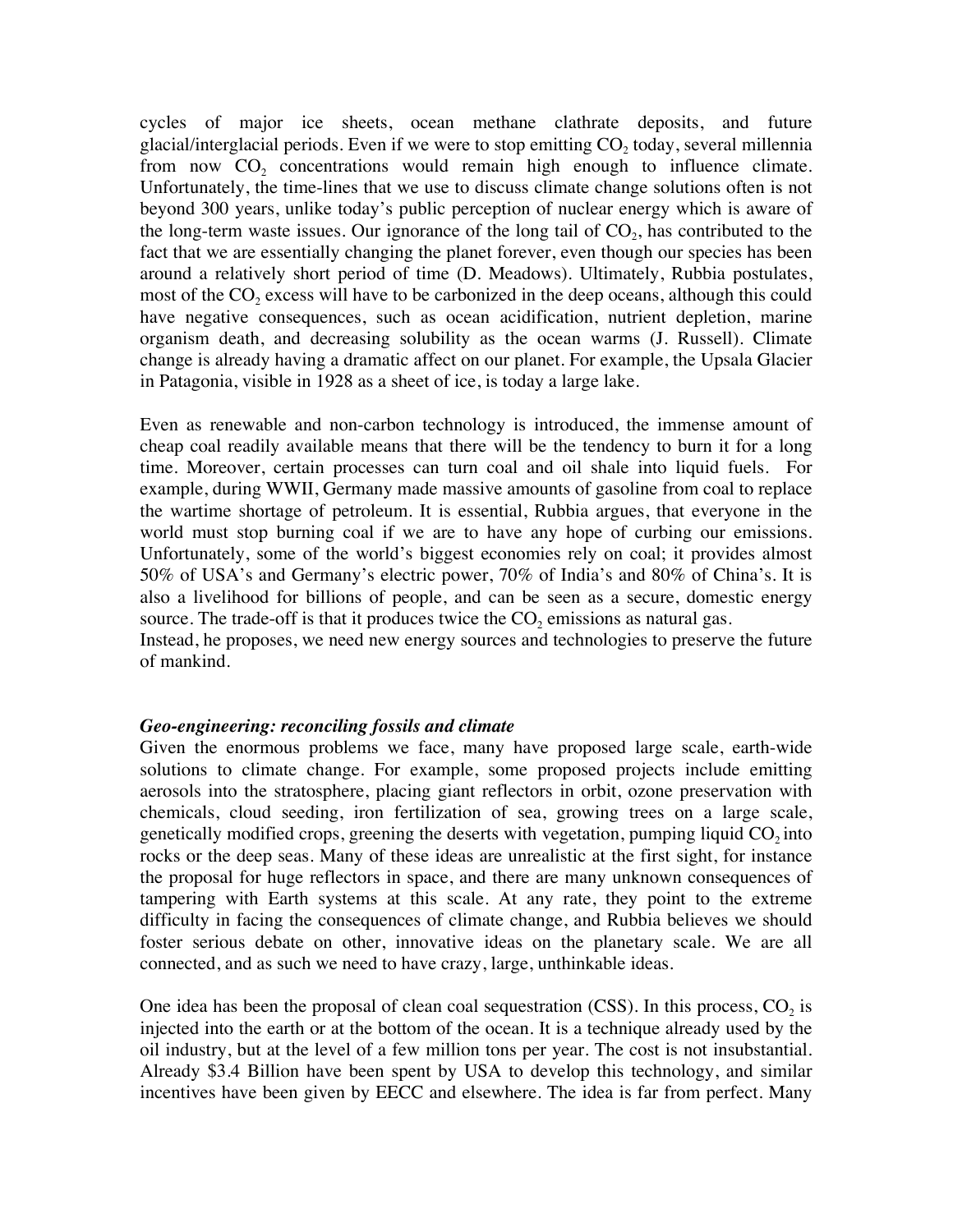sources of  $CO<sub>2</sub>$  are not applicable to CCS, and sequestration is does not eliminate the  $CO<sub>2</sub>$ forever, eventually entering the atmosphere (after 500 years, 75% still remains). Moreover, at certain concentrations,  $CO<sub>2</sub>$  gas is deadly (we see this naturally during some volcanic eruptions) which could create many safety concerns. The degradation processes for the sealed well and the reservoir behaviors over long timescales are very difficult to predict, and significant leaks from the pressurized  $CO<sub>2</sub>$  reservoir can be expected. On a small scale, CSS may be a solution, but on the orders of magnitude matching our emissions (we would need to sequester 2000 km3 of super-fluid  $CO<sub>2</sub>$ , with each km3 equal to1.1 x 109 Tons), it may not make sense to rely on this approach.

Another possibility would be the fairly quick conversion of  $CO<sub>2</sub>$  into mineral carbonates. Mineral sequestration involves the reaction of  $CO<sub>2</sub>$  with minerals to form geologically stable carbonates, and has the potential to convert naturally occurring silicate minerals to geologically stable carbonate minerals and silica. This process emulates natural chemical transformations such as weathering of rocks to form carbonates, and there may be a way to speed it up through in situ reactions in rocks with a high concentration of Peridotite. However, this process creates 10 times the mass of the initial carbon emission, which creates a large storage problem, and the minerals used in the reaction must be initially finely crushed to a dust of micron size. The long reaction time and demanding reaction conditions contribute to process expense, and the environmental impact from mining and carbonation must be considered.

#### *A "new hydrogen economy"?*

Many people have proposed that we transition to a hydrogen economy (http://en.wikipedia.org/wiki/Hydrogen\_economy#References). Hydrogen is indeed clean, giving only water and energy when produced. Governments and some major industries seem to be committed to develop the ''hydrogen economy'' (see for example the statements by President Bush's January 2003 State of the Union message and President Prodi's talks at the EEUU). However, hydrogen (H2) is not a natural energy source on Earth and it is currently generated in non-renewable ways from natural gas or coal. Steam methane reforming (SMR) is the most common and least expensive method of producing commercial hydrogen but the process emits large amounts of  $CO<sub>2</sub>$ . This highly explosive gas is dangerous and costly to handle and requires high-pressure equipment and the use of special materials to transport. No infrastructure currently exists for it and the cost of building it will no doubt be prohibitive. Rubbia outlines an alternative production method with no  $CO<sub>2</sub>$  emissions; natural gas is heated enough to spontaneously split into  $H2$  + carbon (called pyrolytic dissociation). The device to do this is a simple graphite tube dissociator heated at very high temperature. The natural gas is introduced at high temperatures and fast flow rates and a dense stream of black carbon particles emerges from the outlet end of the reactor. This carbon black is recovered and separated. Other benefits include the large amounts of fossil natural gas available at the point of production for a very low cost. Spontaneous, local conversion of natural gas into H2 and black carbon without  $CO<sub>2</sub>$  emissions could be easily performed at the side of natural gas production.  $CO<sub>2</sub>$  could be recovered and stored as black carbon or used as a chemical material, replacing some of the virgin conventional sources.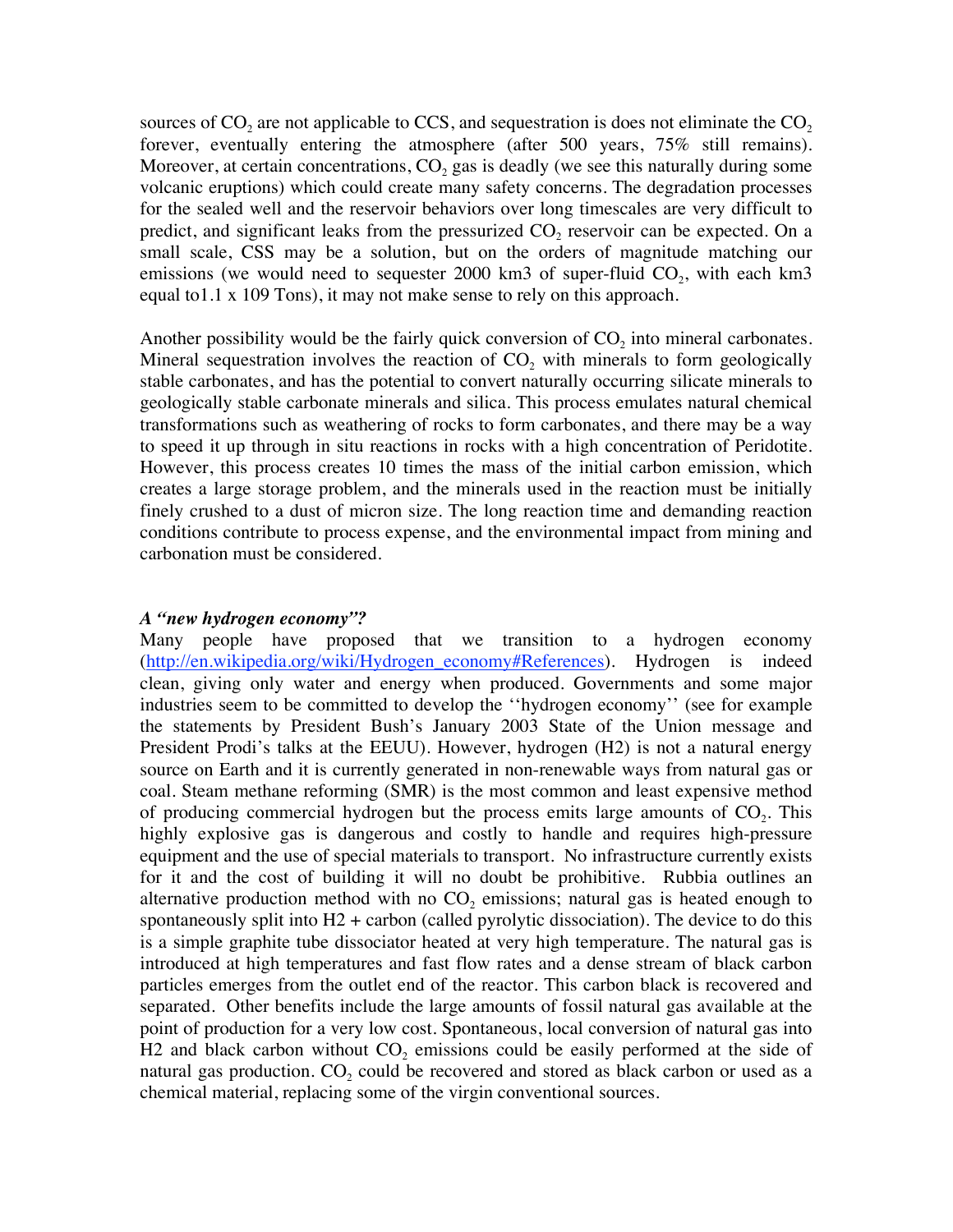In order to solve the transport and storage problems associated with H2, Rubbia suggests a method that converts hydrogen and recovered  $CO<sub>2</sub>$  into organic methanol. Methanol is a bulk commercial chemical and an excellent fuel in its own right. It is liquid at room temperature and can be blended with gasoline or used in specially formatted "fuel-cells". Methanol can be converted to ethylene, a key material used to produce hydrocarbon fuels and their byproducts, thus giving us a possible alternative to replace oil. Perhaps most importantly, methanol can be used within our current fueling infrastructure to provide a feasible and safe way to store energy. In the future, Rubbia suggests hydrogen could be produced from concentrated solar power (CSP), eventually creating methanol from renewable sources.

Carbon sequestration is has become a primary focus for many governments trying to limit emissions (for example, http://www.netl.doe.gov/technologies/carbon\_seq/index.html). Rubbia outlines a way to remove  $CO<sub>2</sub>$  from the atmosphere through air extraction. He finds it appealing because you can separate the  $CO<sub>2</sub>$  source from its disposal and as such the atmosphere acts as a temporary storage and transportation system. A solar chimney is large tower with a central updraft tube that generates a strong convective flow of air over a chemical sorbent that combines with  $CO<sub>2</sub>$ . Behaving like "synthetic trees", these dedicated sinks could potentially work in combination with hydrogen production to make high efficiency, large scale, and environmentally attractive industries.

### The "dream" of  $CO<sub>2</sub>$  as an asset not a liability:

The task of managing climate change will require big bold ideas. Many of our current solutions become impossible at scales that take into account our rapidly expanding population. Our current energy supply is dirty, unstable, and expensive. The future of oil is uncertain and we may not notice the physical "peak" until we are already rapidly dropping down the other side. Perhaps we will be seen as barbarians in the future for burning such a precious organic material. Rubbia argues that new types of energy sources and transport methods must be developed. He raises the question of how to make "prepaid" sources of  $CO<sub>2</sub>$  useful to society rather than a bane. The methanol conversion may be a good transition technology because it can work with our existing infrastructure and technology paradigms, allowing faster diffusion of the technology while completely displacing our current technology (A. Hardagon; D. Paul).

Rubbia's approach is nearly completely technological. He has an upstream energy focus without looking at end of the pipe solutions and possible behavioral changes and efficiency (Lovins). Any concerns about safety, regulatory issues, unseen environmental impacts, national security issues, and overall life-cycles costs of his processes are dismissed, because he sees these as purely technological problems to be fixed and tweaked, not underlying issues with the system. His presentation also raises a number of political and ethical questions that cannot be easily solved by science. For example, where does the responsibility lie to fix the  $CO_2$  problem? Is it with the OECD countries that have stable populations and comparatively cleaner energy, or with the developing world that has not had time to fully industrialize? In addition, what is the appropriate time scale that we should consider when making decisions given the long life span of  $CO<sub>2</sub>$ ?